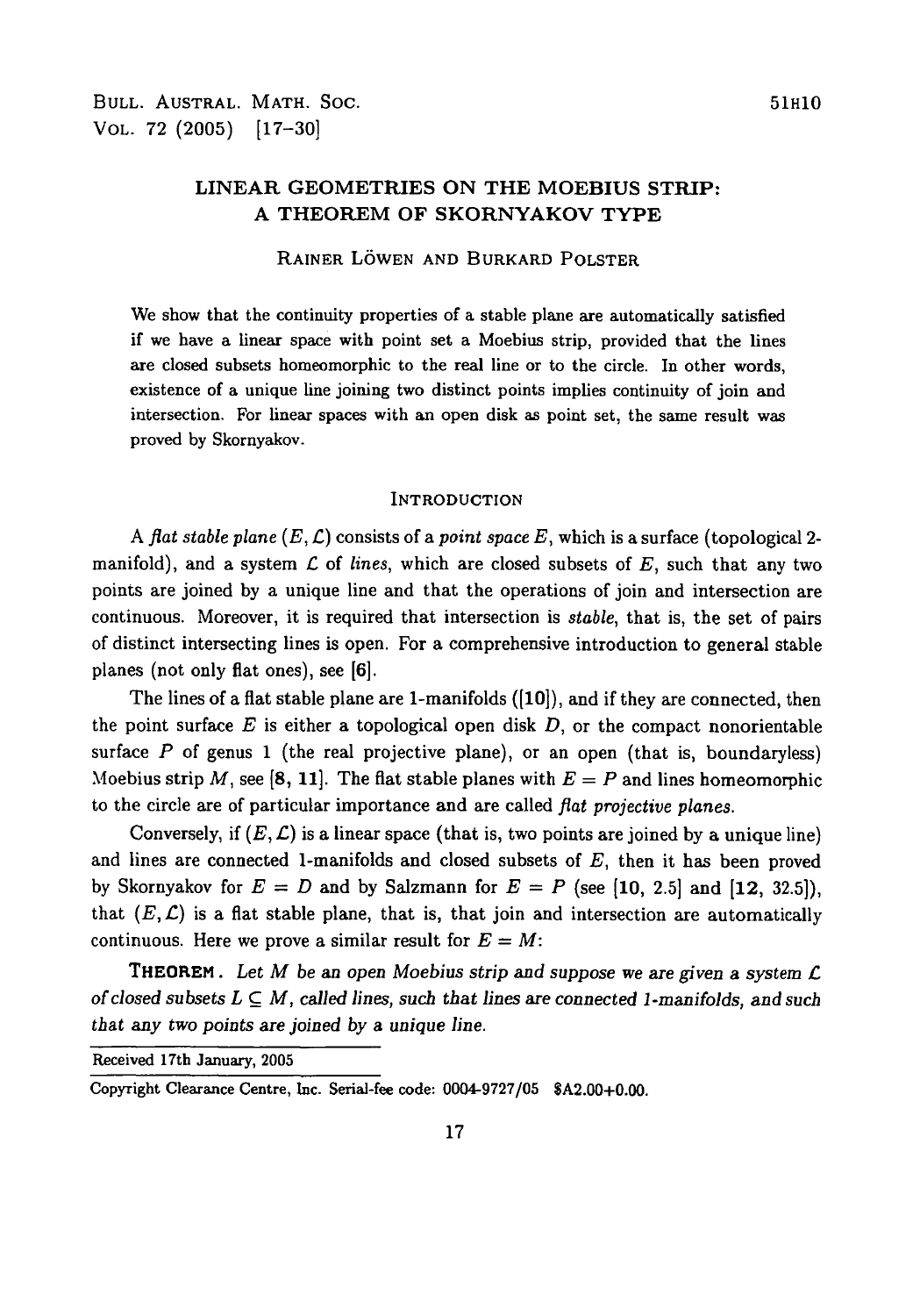*Then one may define a topology on L such that* (M, £) *becomes a* flat *stable plane, that is, the operations of join and intersection of point and line pairs, respectively, are continuous and intersection is stable.*

Similar characterisations have been derived for circle planes on surfaces in which any three points in 'general position' are connected by a unique circle, see  $[4, 5, 13, 16]$ .

Flat stable planes with point set *M* and connected 1-manifolds as lines have been investigated by Betten [2], who completely determined the most homogeneous ones among them. Examples of such flat stable planes arise from flat projective planes  $(E = P)$  in two ways: either by deleting a single point from *P* or by deleting a closed disk which is convex in the sense that it intersects every line in an interval. This disk could be a conic together with its interior points in the real projective plane, yielding the most homogeneous example. The two constructions produce planes with slightly different behaviour. In the first case, every point is incident with a unique noncompact line, and the missing point of the original projective plane can be restituted in a unique way. Such planes were called pointwise coaffine in [7]. In the other case, every point is incident with infinitely many compact and noncompact lines, and it is not clear that all examples arise from projective planes by deletion of disks. The problem of embedding such planes into projective ones amounts to constructing an ideal boundary and pasting a compact disk in the sense of Stroppel [15] to this boundary; this has to be done in a way compatible with the line system. We suspect that this is not always possible.

The proof of our theorem uses the theorem of Skornyakov for the disk. Our strategy is to locate enough subplanes with point set homeomorphic to  $D \approx \mathbb{R}^2$  and lines homeomorphic to  $\mathbb R$  (so-called  $(\mathbb R^2, \mathbb R)$ *-planes*) within the given plane, to apply Skornyakov's result to them and to derive our result.

We would like to prove a Skornyakov type theorem in full generality: The point set would be an an arbitrary surface, and the lines would be closed subsets which are 1 manifolds, connected or not. We roughly got as far as showing that every point is on the boundary of some  $(\mathbb{R}^2, \mathbb{R})$ -subplane, but we would need that every point actually belongs to such a subplane.

### PROOF OF THE THEOREM

We think of the point set M as the real projective plane P minus one point  $\infty$ , even if our geometry is not pointwise coaffine. We depict *P* as a circular disk, whose boundary points are identified in antipodal pairs, that is,  $|x| \leq 1$  holds for all points, and  $x = -x$ if  $|x| = 1$ . The point  $\infty$  will always be represented by the pair  $\{(0,1), (0,-1)\}\)$ , as in Figure 1.

Since lines are closed subsets  $L \subseteq M$ , their closure  $\overline{L}$  in the one-point compactification P will always be homeomorphic to a circle. This circle contains the point  $\infty$  if and only if *L* is not compact.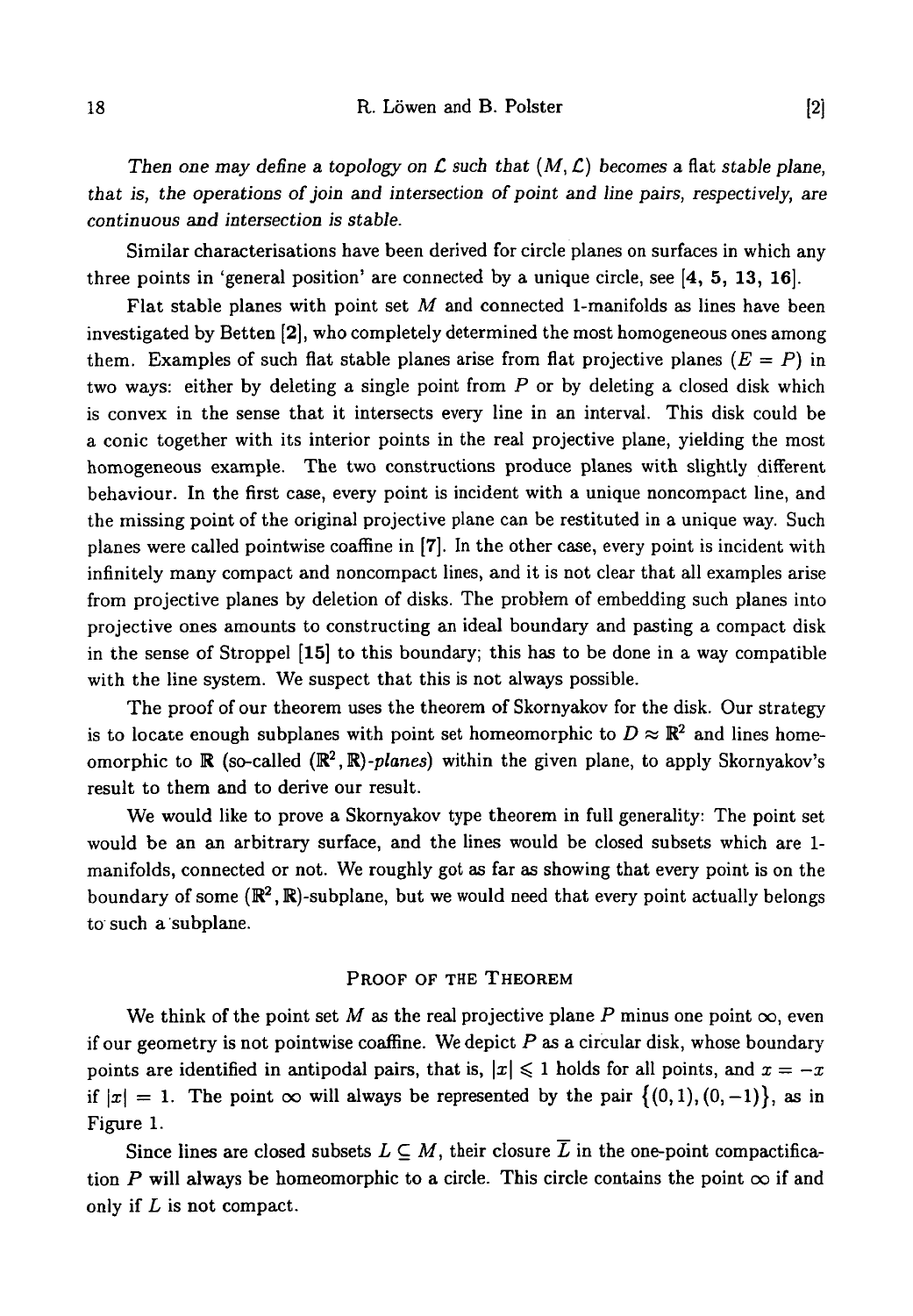

Figure 1: The Moebius strip.

Consider the two-sheeted covering  $\pi : \mathbb{S}_2 \to P$  and the inverse image  $\pi^{-1}(L)$  of one of these circles. This set is a covering of  $\overline{L}$ , and there are two possibilities: either  $\pi^{-1}(\overline{L})$  consists of two disjoint circles  $C,-C$  which are interchanged by the antipodal map, or  $\pi^{-1}(\overline{L})$  is a single circle  $C = -C$ , and  $\pi$  restricted to  $C$  is the unique two-fold connected covering of *L.*

Consider the case  $C = -C$ . Applying the theorem of Schoenflies [9] to each of the two closed disks in  $S_2$  having  $C = -C$  as their boundary, we obtain a homeomorphism of each disk onto a disk defined by the equator of the sphere. The two homeomorphisms may be adjusted (for example, using polar coordinates) such that they agree on *C* and are compatible with the antipodal map, which shows that the pair  $(P, \overline{L})$  is homeomorphic to the pair formed by the real projective plane and one of its lines. In this case, the line *L* will be called *essential*. The complement  $P \setminus \overline{L}$  is an open disk.

A similar procedure (needing extra corrections on the annulus defined by  $C$  and  $-C$ ) may be applied in the case of two disjoint circles and results in a proof that  $(P, \overline{L})$  then is homeomorphic to the pair formed by the real projective plane with a conic. In this case, the line L will be called *inessential*. The complement of  $\overline{L}$  in P is a disjoint union of an open disk and an open Moebius strip in this case. Our first aim is to show that inessential lines do not occur (Proposition 5).

Each of the two cases splits into subcases depending on the position of  $\infty$  relative to  $\overline{L}$ : whether  $\infty$  is in  $\overline{L}$  or not in  $\overline{L}$ , and in the latter case, which of the complementary components of  $\overline{L}$  contains  $\infty$ . The resulting five possibilities are depicted in Figures 2 through 6.

The figures also show the connected components of the complement of a line relative to  $M$ . Essential lines do not separate the point set  $M$ ; their complement is a punctured disk or an intact disk depending on whether the line is compact or not. An inessential line *L* separates *M* into two components. If *L* is noncompact, then one complementary component is a disk and the other is a Moebius strip. If *L* is compact, then one of these components is punctured.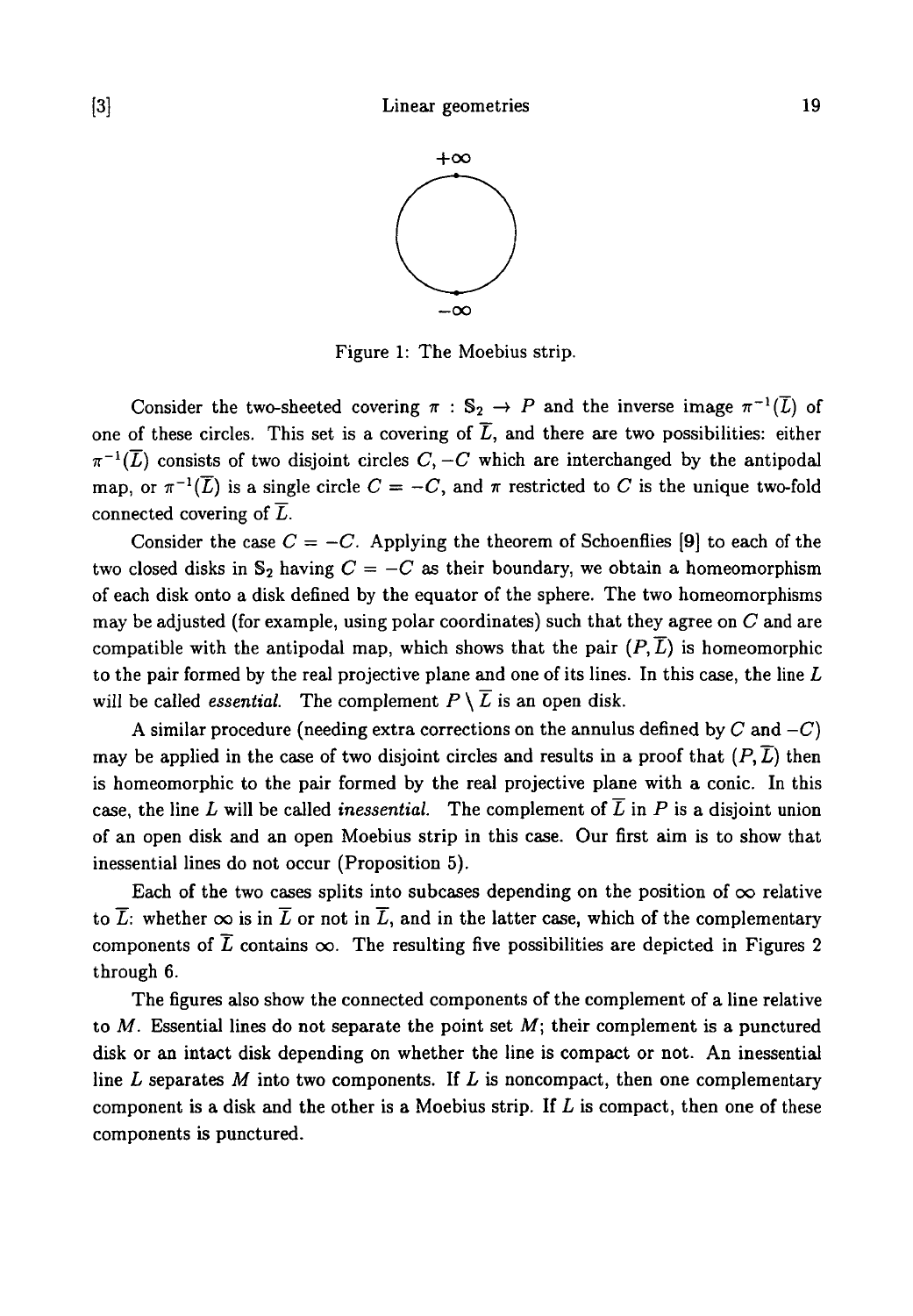PROPOSITION 1. *There are no compact inessential lines.*

PROOF: Such a line *L* would bound a subset *D C M* homeomorphic to a compact disk or to a compact Moebius strip, and the line  $u \vee v$  joining an interior point  $u \in D$  to a point *v* outside *D* would intersect the boundary *dD* twice (remember that the closure of  $u \vee v$  in P is a topological circle). This is a contradiction.

PROPOSITION 2. The geometry induced on the open disk bounded by a non*compact inessential line is an* (R2 *,R)-plane. According to Skornyakov's Theorem, it is a stable plane.*

Remember that our aim is to exclude this particular type of lines. The proposition is merely a step towards this goal, it cannot contribute to our construction of a topology on *C*



Figure 2: Two noncompact essential lines.



Figure 3: Two noncompact inessential lines.



Figure 4: A compact essential line.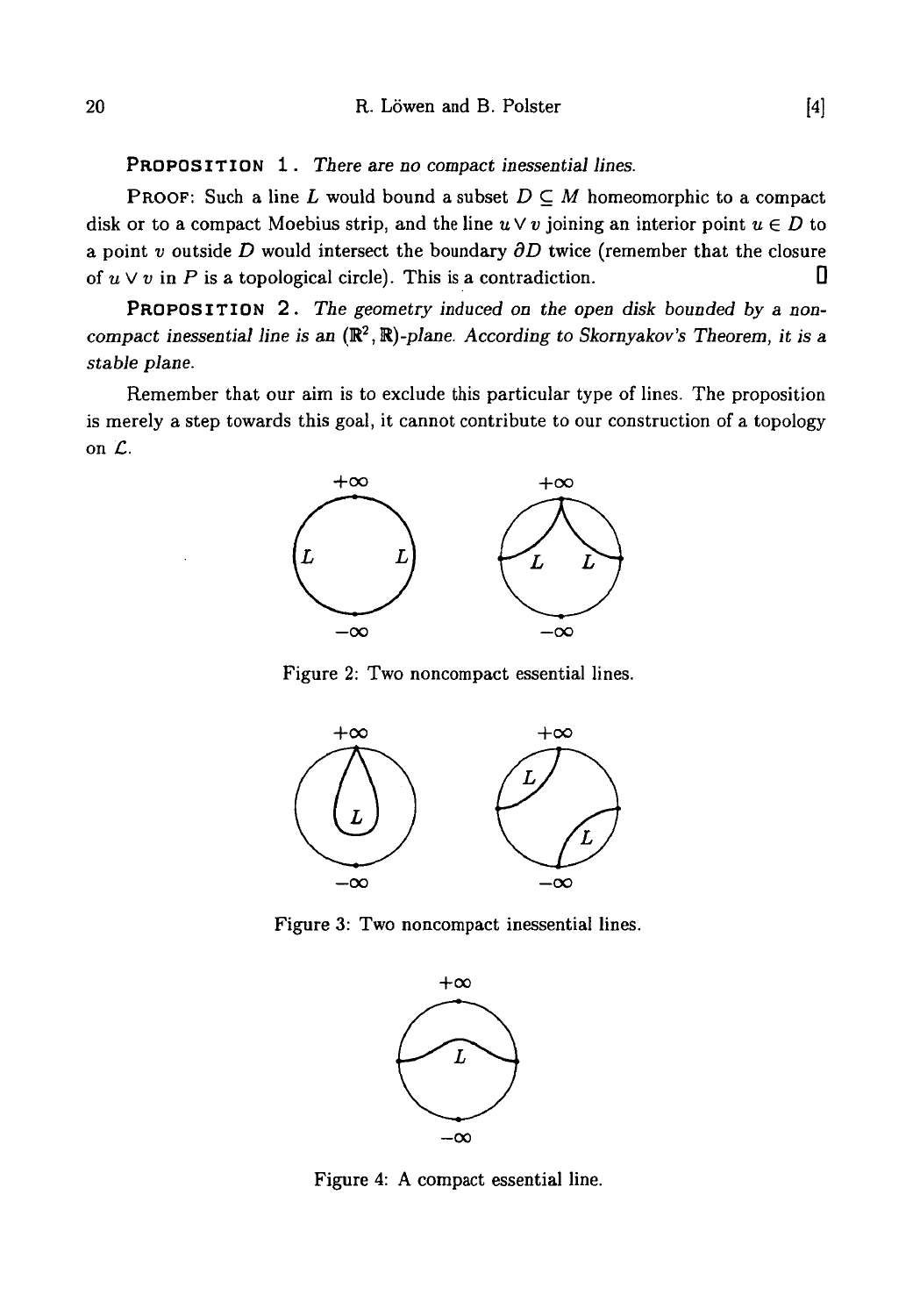

Figure 5: Two compact inessential lines of first type.



Figure 6: A compact inessential line of second type.

PROOF: Let  $D \approx \mathbb{R}^2$  be this disk and L the bounding line. We have to show that each line intersects  $D$  either in an open interval or in the empty set. A compact line entirely contained in the closure  $\overline{D}$  would be inessential, contrary to Proposition 1. A compact line intersecting  $\overline{D}$  nontrivially would have to meet the boundary  $L$  of  $D$  twice, again a contradiction.

The only remaining problem concerns a noncompact line, *K*, which meets *L* (in a single point, x) and is entirely contained in the closure  $\overline{D} = D \cup L$ . Such a line would have a disconnected intersection with *D.* As indicated in Figure 7, the complement *D\K* then has two connected components whose boundaries meet both *K* and *L,* and whose only common boundary point is  $x$ . The line joining two points  $u, v$ , one in each of these components, has to pass through *x,* or else it would meet one of the lines *K, L* twice. Therefore, the line  $u \vee x = u \vee v$  has to contain all points of the component containing  $v$ , a contradiction.

PROPOSITION 3 . *If x is* a *point in the open disk D bounded by* a *noncompact inessential line, then there is an essential line passing through x.*

PROOF: In view of Proposition 1, we have to exclude the possibility that all lines passing through *x* are noncompact inessential. So assume that this is the case. Near *x* we are in a stable plane (with point set  $D$ ), and we topologise the pencil  $\mathcal{L}^+_x$  of oriented lines as prescribed by this stable plane. An oriented line *L* in this pencil separates *M* into a component  $L^+$  which lies to the right of  $L$  and a component  $L^-$ . One of  $L^+, L^-$  is a disk and the other, a Moebius strip. For *L* with opposite orientation, the complementary components are switched, hence we have lines where  $L^+$  is a disk and others where  $L^-$  is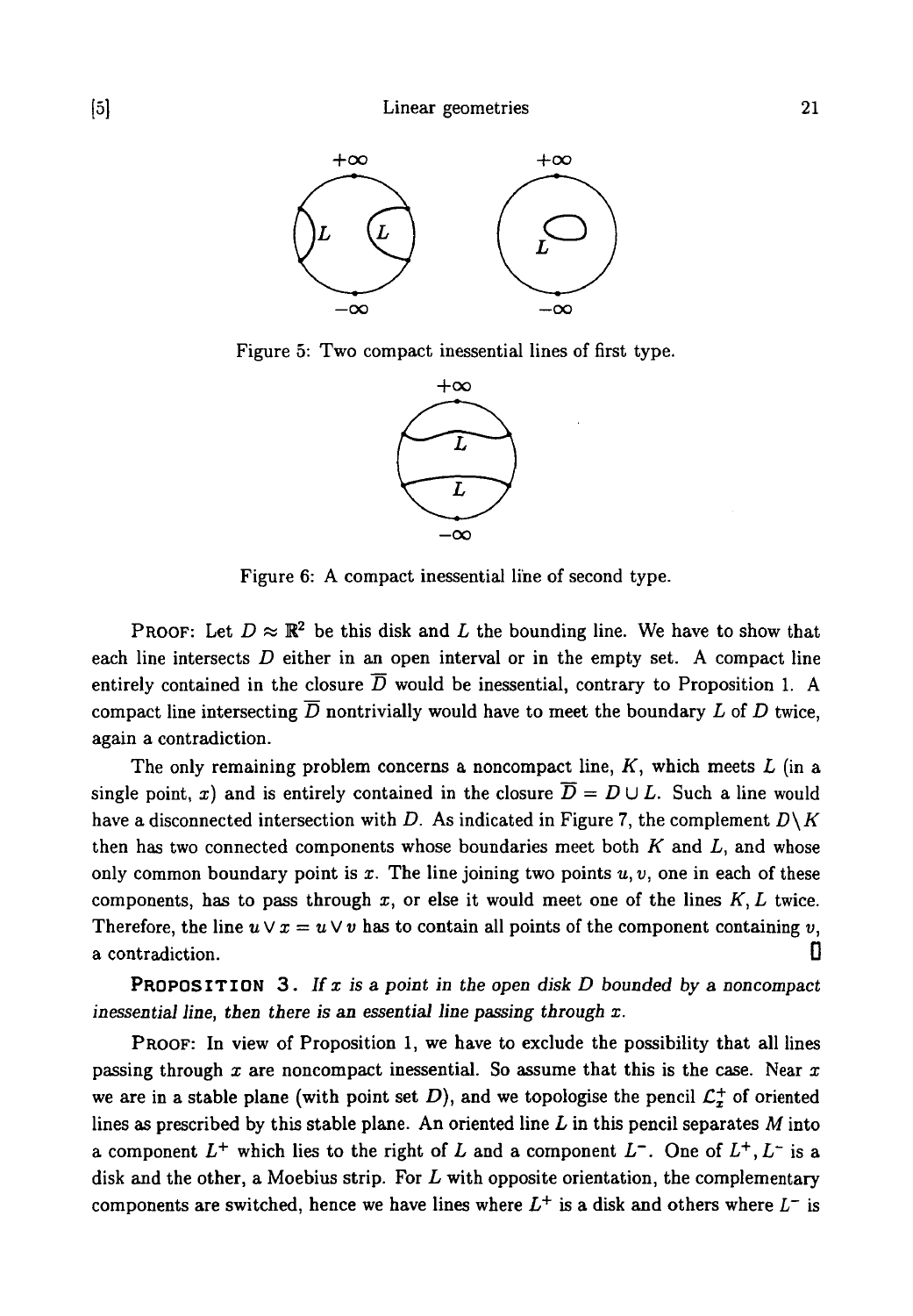

Figure 7:

a disk. Possibly after exchanging 'right' and 'left', we find a convergent sequence  $L_n \to L$ in  $\mathcal{L}_x^+$  such that  $L^+$  and all  $L_n^-$  are disks. The intersection  $L^+ \cap L_n^-$  is a half plane in both of the stable planes  $L^+$  and  $L_n^-$ , and it follows that the union  $L^+ \cup L_n^-$  is again a disk. (Observe that lines intersect transversally at *x* since we are in a stable plane.) We may assume that the sequence *Ln* is monotone in some order of a small neighbourhood of *L* in  $\mathcal{L}_x^+$  compatible with the topology.

Figure 8 shows the situation within *D*: as *n* increases, the union  $L^+ \cup L_n^-$  becomes



Figure 8:

larger, and its complement *Xn* in *M* becomes smaller. This remains true even outside the depicted neighbourhood  $D$ , because  $L^+$ , for example, is the union of all half lines with end point x that meet  $D \cap L^+$ . In fact, the intersection of all  $X_n$  is the positive half line X of L. The complement  $M \setminus X$  thus is the union of an increasing sequence of open disks, hence it is an open disk by the following lemma. On the other hand, a look at Figure 3 shows that the complement in *M* of a half line of *L* is still a Moebius strip. This contradiction proves our claim.

**LEMMA 4** . *Let V be a set of open 2-disks in some surface S and suppose that V is totally ordered with respect to inclusion. Then the union*  $D = \bigcup D$  *is a 2-disk.* 

We remark that there is a far more general result due to Brown, see [3].

**PROOF:** Every loop in D is covered by finitely many  $X \in D$ , hence it is contained in the largest one among them and can be contracted therein, hence *D* is simply connected. The only simply connected surfaces are  $\mathbb{R}^2$  and the sphere  $\mathbb{S}_2,$  see [1]. If  $D$  were compact, then the empty set  $D\ D$  would be the intersection of the nonempty compact complements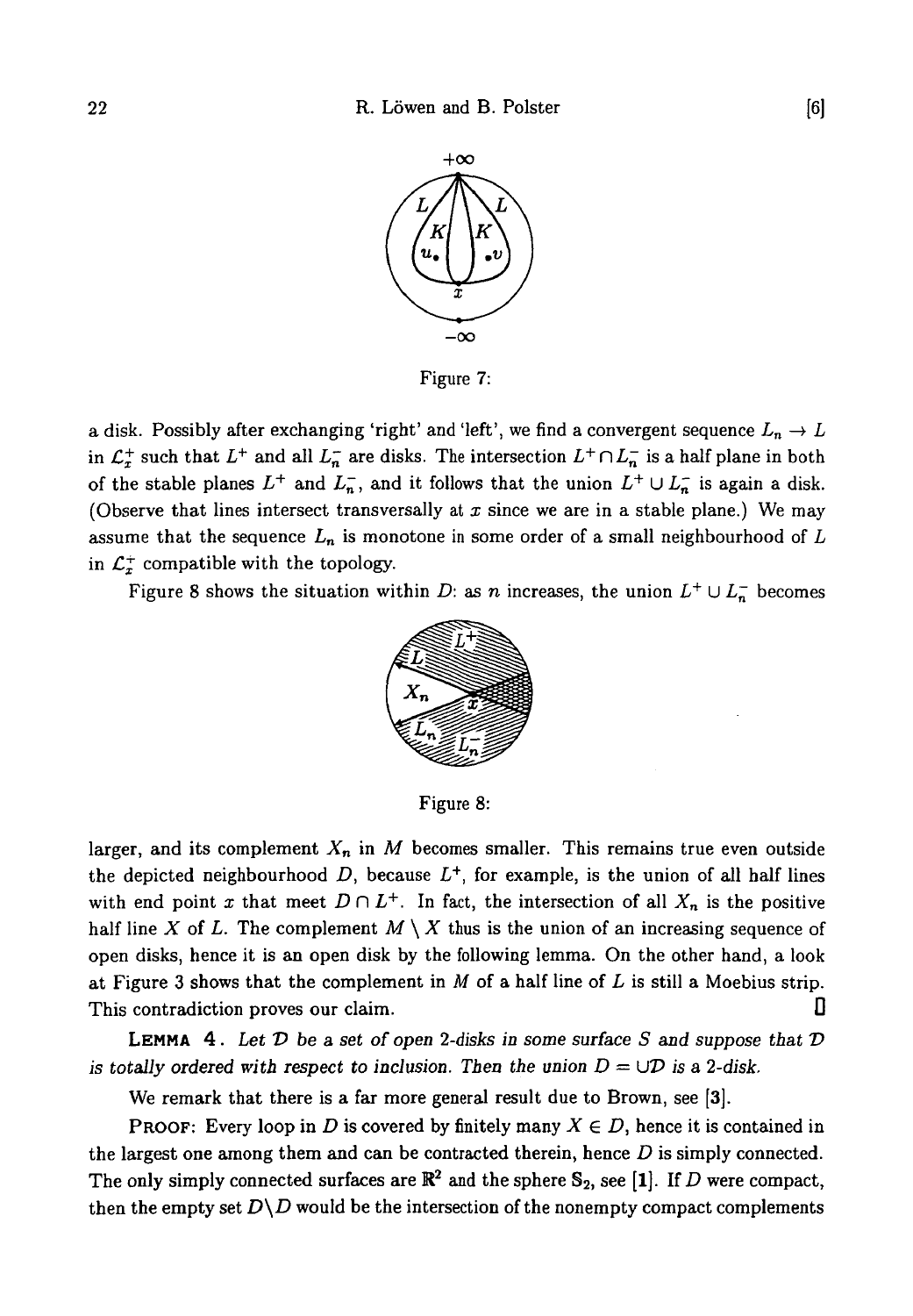[7] Linear geometries 23

 $D \setminus X$ ,  $X \in \mathcal{D}$ , a contradiction because any finite number of those complements has a nonempty intersection.  $\Box$ 

PROPOSITION 5 . In a *geometry on the Moebius strip,* as *considered here, all lines are essential.*

PROOF: AS we have ruled out compact inessential lines (Proposition 1), the existence of an inessential line provides us with an open disk  $D$  on which a stable  $(\mathbb{R}^2, \mathbb{R})$ -plane is induced (Proposition 2). A point  $x \in D$  is incident with some essential line L by Proposition 3. All lines containing *x* are noncompact, because a compact line would have to meet the bounding line of *D* twice by Proposition 1. In particular, *L* is noncompact essential and can be represented as the boundary of the disk which yields *M* upon antipodal identification. We split all lines passing through *x* up into half lines with end point *x.* Figure 9 represents these half lines.



Figure 9:

Each of them connects  $x$  with  $\infty$ . Observe that it makes no difference to us whether these half lines come from essential or inessential lines (this concerns only the way lines are combined from two halves).

In our disk model  $\tilde{P}$  of the projective plane, we have obtained four bundles of half lines; for example, we let  $B(-x, +\infty)$  denote the bundle of half lines joining the left copy of x to the upper copy of  $\infty$ ; some of these bundles may be empty, however. Moreover, we let  $B_{\pm}$  be the set of all half lines with end point  $\pm x$ . On  $B_{\pm}$  there is a natural order, obtained as follows. Every half line H separates the disk  $\widetilde{P}$  into an upper disk  $H^+$  and a lower disk  $H^-$ , and we say that  $H_1 \leq H_2$  if  $H_1^- \subseteq H_2^-$ .

Since x is a point of a stable plane, there are convex neighbourhoods U of x, see [12, 31.22]. Here, convex means that the intersection of any line with *U* is connected. This implies that the set of points covered by  $B_{\pm}$  is a neighbourhood of  $\pm x$  in the disk  $\tilde{P}$ . It further implies that the order on  $B_{\pm}$  has no gaps, that is, between any two half lines with end point  $\pm x$  there lies another one having the same end point  $\pm x$ . Finally, we see that the two bundles  $B_{\pm}$  are both nonempty.

If one of the two bundles  $B(\pm x, -\infty)$  has a largest element H, then we replace the disk  $\tilde{P}$  by the upper closed disk  $H^+$ . Similarly, if  $\mathcal{B}(\pm x, +\infty)$  has a smallest element  $H$ ,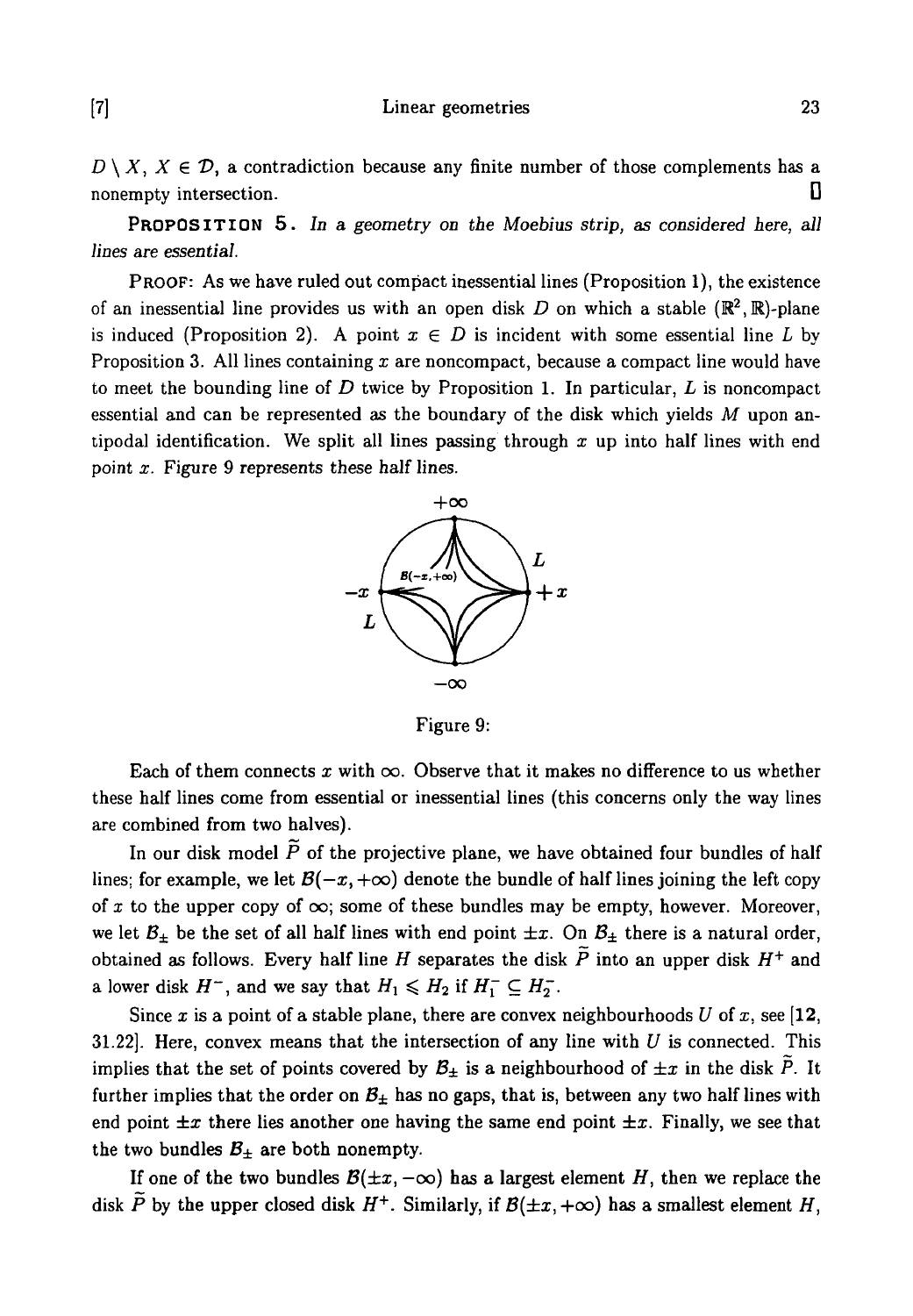we pass to  $H^-$ . Note that at most two times among the four bundles a largest or smallest element can occur, because  $B_{\pm}$  has no gaps as we have seen.

The set of points in the interior of the remaining disk is completely covered by the remaining arcs. Because the order of  $B_{\pm}$  has no gaps, this set can be described as the total union of at least two totally ordered families of open disks (the interiors of suitable disks  $H^{\pm}$ ). By Proposition 4, the resulting set is a disjoint union of at least two disjoint open disks. On the other hand, it is itself a connected open disk. The contradiction shows that there can be no inessential lines.

Our next aim is to determine the possible positions of pairs of lines, up to homeomorphism of *M.* First consider the case where two lines *K, L* are given and one of them is compact. As both lines are essential, their closures in  $P$  are covered by two circles  $C_K$ and  $C_L$  in  $S_2$  which are invariant under the antipodal map. The two circles have at most one antipodal pair of common points  $x, -x$ . None of the circles can be contained in one of the two complementary disks defined by the other, because the antipodal map interchanges those disks. Therefore, the circles must intersect transversally in a pair of antipodal points, and the configuration in  $S_2$  is homeomorphic to a pair of great circles. The position of  $\pm \infty$  can be on one of the circles or outside. On the Moebius strip, we obtain two possible configurations, represented by Figures 10 and 11.



Figure 10: Two intersecting lines, one compact and one noncompact.



Figure 11: Two compact intersecting lines.

What we have proved is the following.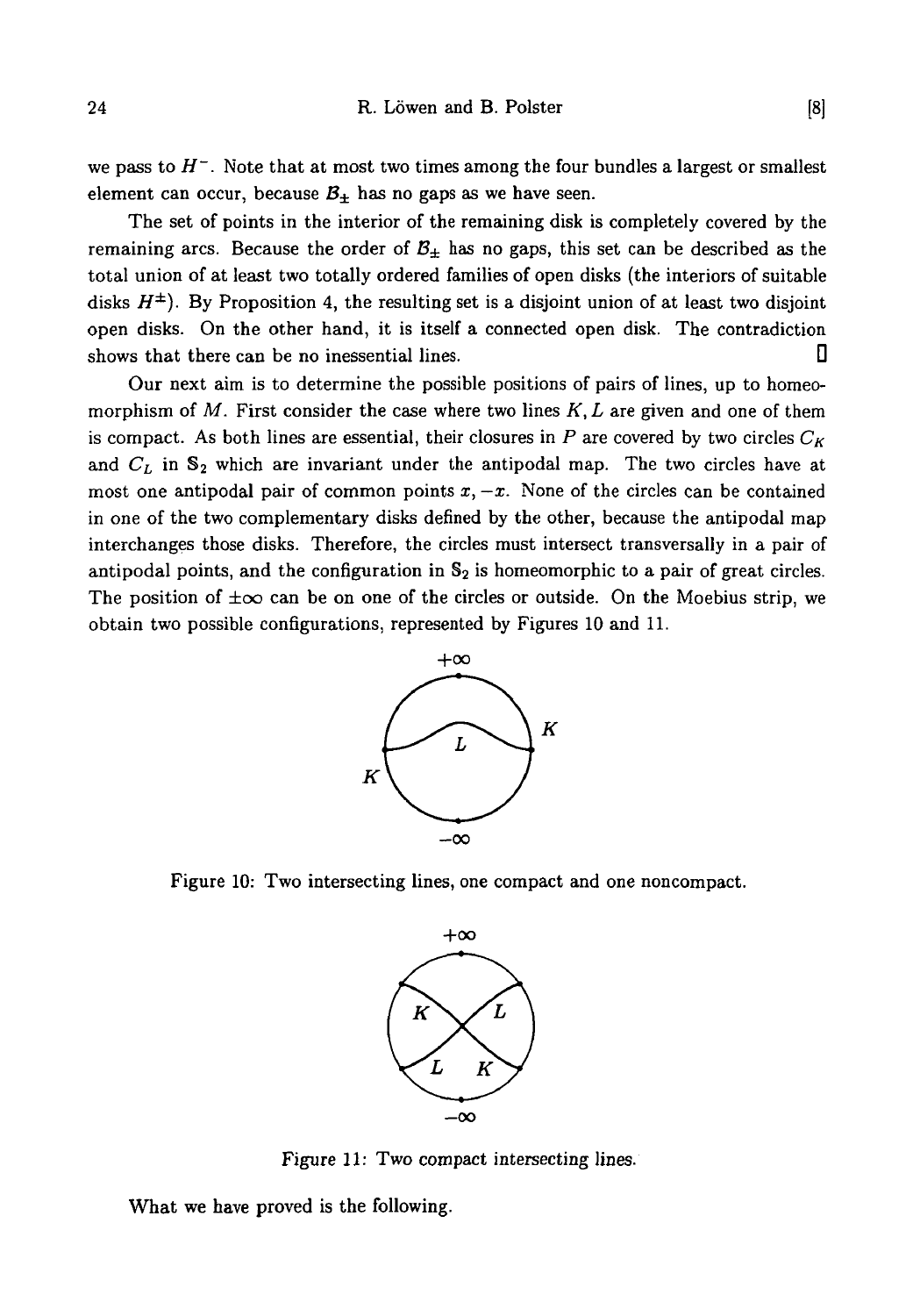[9] Linear geometries 25

PROPOSITION 6. Let K, L be two lines and assume that one of them is compact. *Then the lines K, L intersect in M transversally, and the configuration is homeomorphic to the one represented in Figure* 10 *or* 11. *In particular, two compact lines together bound an open disk in M.*

Note that the closure of the open disk bounded by two compact lines is a closed disk with two boundary points identified.

We turn to pairs of noncompact lines  $K, L$ . Here the situation is more complicated because the two circles  $C_K$ ,  $C_L$  have the points  $\infty$ ,  $-\infty$  in common and may have one more antipodal pair of intersection points. We prefer to look at the picture in  $M$ , representing *K* as the boundary circle. The case of disjoint lines is easily dealt with (see Figure 16 below). The case where there is an intersection point  $x \in M$  splits into four subcases depending on whether the intersections at  $x$  and  $\infty$  are transversal or not. If both intersections are of the same kind, then we get the configurations in Figures 12 and 13, and we see that *L* is inessential.



Figure 12: Two noncompact intersecting lines. Both intersections are transversal.



Figure 13: Two noncompact intersecting lines. Both intersections are not transversal.

If the intersection at  $\infty$  is the only transversal one, then the configuration is as in Figure 14.

The line joining the points  $u$  and  $v$  has two ends at  $\pm \infty$  and it must enter the two disks bounded by  $K, L$  and containing u and v, respectively. It cannot be shaped like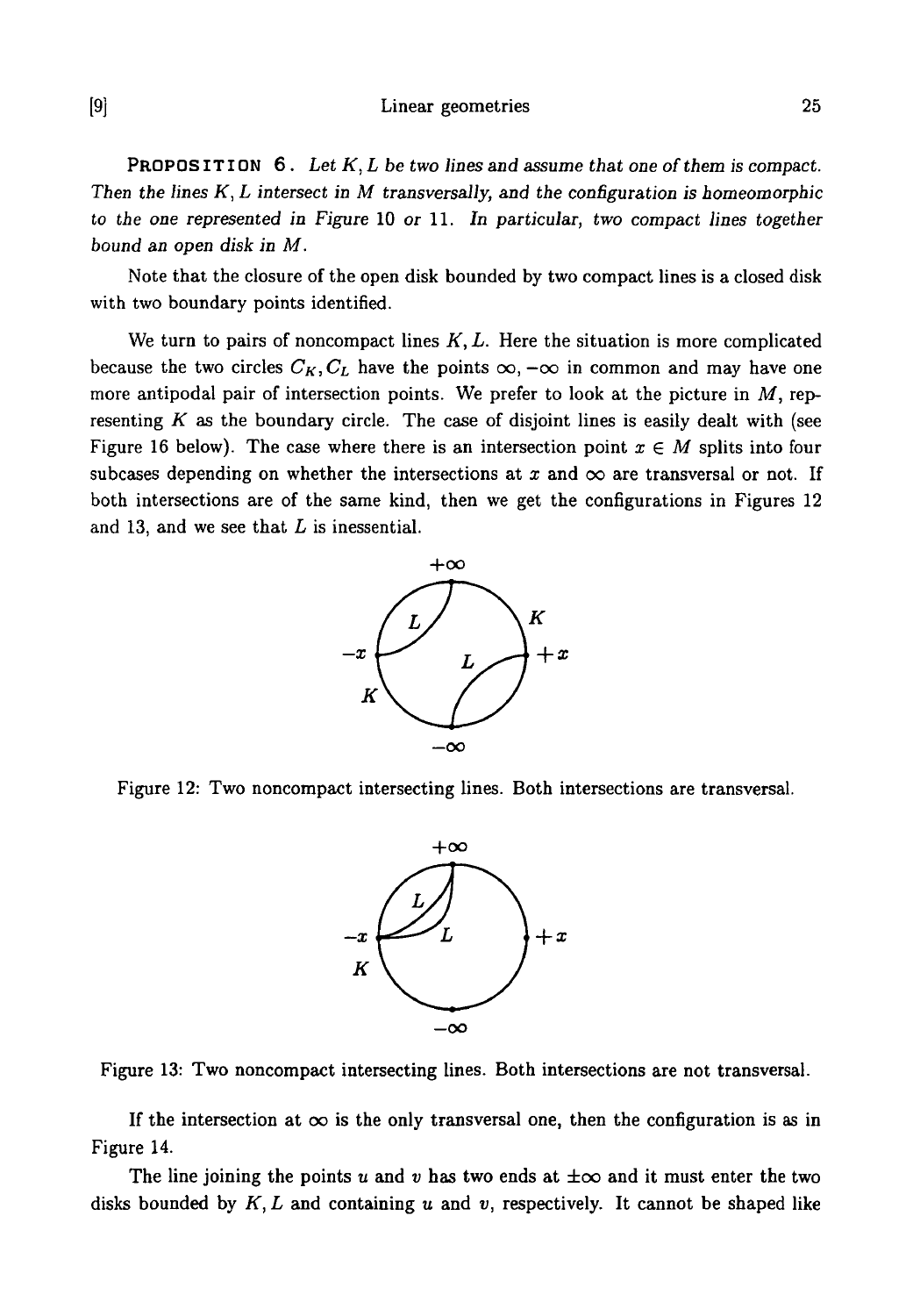

Figure 14: Two noncompact intersecting lines. The intersection at  $\infty$  is transversal, the one at *x* is not.

the dotted curve in Figure 14, because this curve is inessential. Hence all lines joining points in the two disks pass through the point  $x$ , and we have a contradiction. The only remaining possibility is that the lines intersect transversally at x and touch at  $\infty$ , as shown in Figure 15.



Figure 15: Two noncompact intersecting lines. The intersection at  $x$  is transversal, the one at  $\infty$  is not.

We summarise:

PRPOSITION 7 . Tie configuration *of two noncompact lines is as shown in Figure* 15 *or* 16. *In particular, if they intersect, they do so transversally.*

REMARK 8. *Ordering a line pencil.* Let x be a point and *L* a noncompact line passing through x. We want to define an order on the set  $\mathcal{L}_{x} \setminus \{L\}$  in the same way as we did in the proof of Proposition 5. In the disk model  $\tilde{P}$  with boundary circle  $L$ , every line  $H\in \mathcal{L}_{\pmb{x}}\backslash\{L\}$  separates  $\widetilde{P}$  into an upper part  $H^+$  and a lower part  $H^-$  (the parts may be disconnected). Since we know from Propositions 6 and 7 that lines always intersect transversally, it follows that for two such lines, one of the respective lower parts is entirely contained in the other. We say that  $H_1 \leq H_2$  if  $H_1^- \subseteq H_2^-$ , compare Figure 17.

There are no gaps in this order: if  $H_1 \leq H_2$ , choose any point  $y \in H_2^- \setminus H_1^-$  and join it to  $x$  in order to obtain a line between  $H_1$  and  $H_2$ . We remark that this fact was obtained in a different way in the proof of Proposition 5. There, we used a stable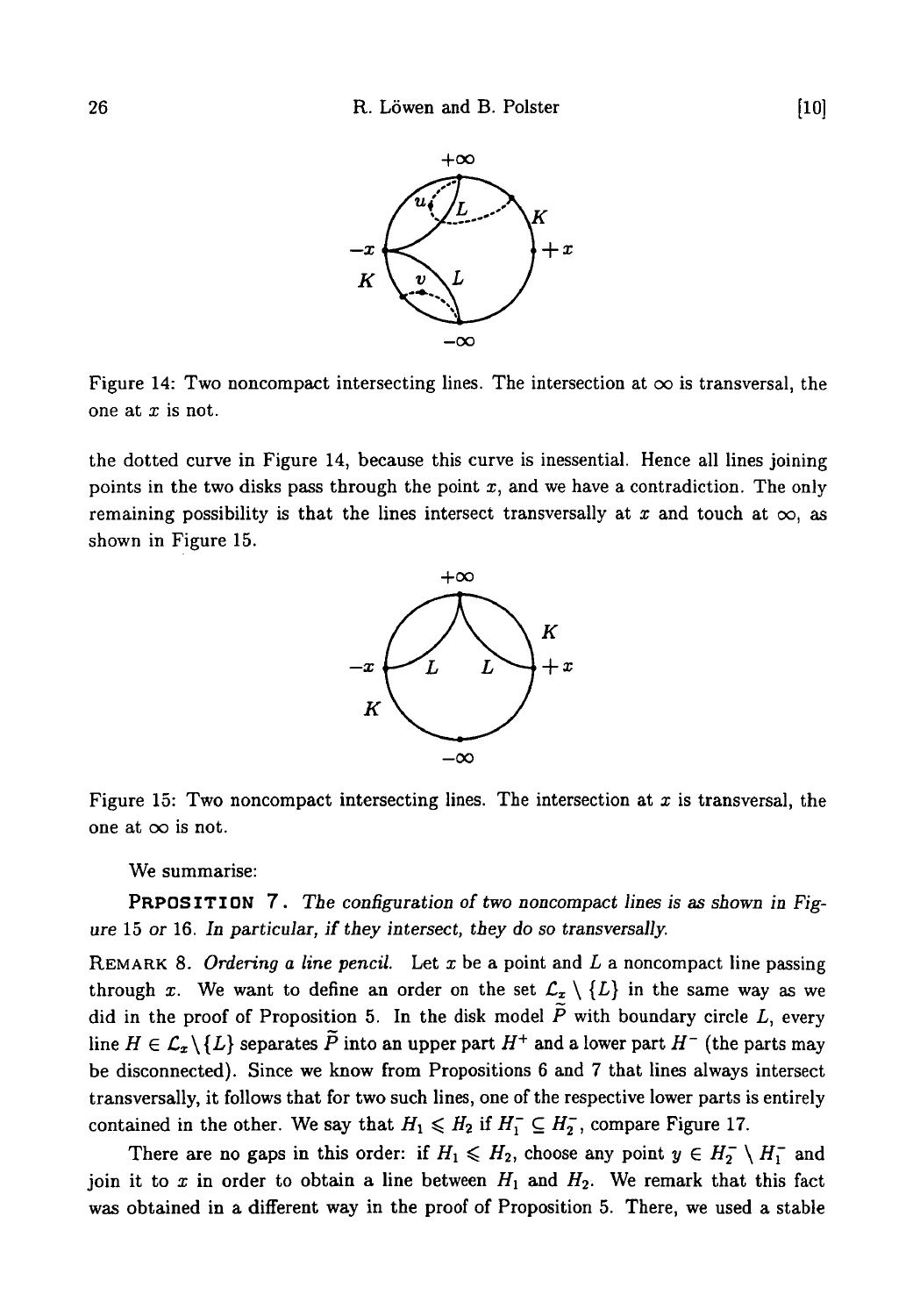

Figure 16: Two noncompact lines that do not intersect in *M.*



Figure 17:  $H_1 < H_2 < H_3 < H_4 < H_5$ 

plane containing x. Here, we used transversality of intersection which we have proved independently.

PROPOSITION 9 . *For every point x, the compact lines passing through x form* a nonempty proper subset  $C_x$  of the line pencil  $\mathcal{L}_x$ .

PROOF: First we show that there are noncompact lines passing through *x.* Assume that this is not the case, and consider three distinct lines in  $C_x$ . By Proposition 6, any two of them together bound an open disk in *M.* Looking at the corresponding disks in the sphere covering *P,* we see that one of the three disks in *M* contains the other two. We keep the two lines bounding that disk and add another line not contained in it. This produces a larger open disk.

Repeating the last argument, we obtain that any two of the disks bounded by pairs of lines in  $C_x$  are contained in another such disk. Inductively, we obtain that any finite number of these disks is contained in a single one. Therefore, we can apply the proof of Lemma 4 to the union *D* of all those disks, and *D* is a disk. By construction of *D,* the complement  $M \setminus D$  is either empty (impossible, since M is not a disk) or a single compact line. However, the complement of a compact line is an annulus (a punctured disk), and we have again obtained a contradiction.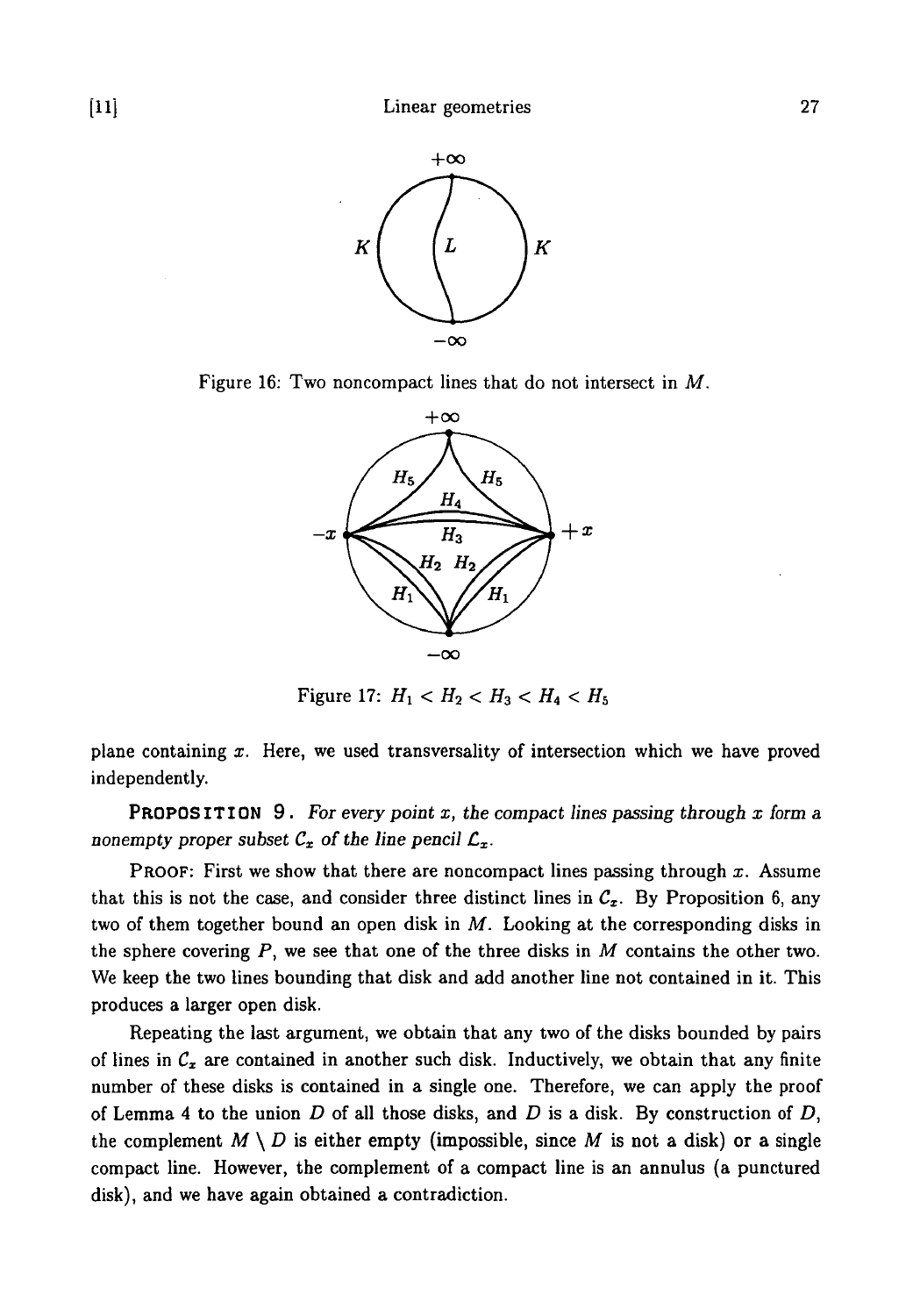Now suppose that there are no compact lines passing through *x.* In order to reach a contradiction, we proceed as in the proof of Proposition 5. Our starting point differs from Proposition 5 in that we know all lines to be essential, and the nonexistence of compact lines through  $x$  is now an assumption. Since we do not assume the existence of an inessential line, we do not have a stable plane containing *x* yielding a convex neighbourhood of  $x$ . We used this in Proposition 5 in order to show that the order considered there had no gaps. This is now obtained from 8, and the proof of Proposition 5 goes through unchanged.  $\Box$ 

**PROPOSITION** 10. For every point  $x \in M$ , the compact lines passing through x *form a convex subset*  $C_x \neq \emptyset$  *of the ordered set*  $\mathcal{L}_x \setminus \{L\}$  introduced in 8, and this set *has no smallest or largest element. In particular, there are infinitely many compact lines containing x.*

**PROOF:** Given  $C_1, C_2 \in C_x$ ,  $C_1 < C_2$ , we have to show that every line  $C \in \mathcal{L}_x$  such that  $C_1 < C < C_2$  is compact. Now C is contained in the compact closure of the open disk bounded by  $C_1$  and  $C_2$ , hence it is indeed compact.

If there is a largest compact line  $C \in \mathcal{C}_x$ , for example, then we may repeat the exhaustion arguments indicated in the proofs of Propositions 5 and 9 on the disk  $C^+$ , where we are considering *M* in the disk model with boundary *L.* Again, this leads to a contradiction.  $\Box$ 

**PROPOSITION 11.** Let  $K, L \in \mathcal{L}$  be two compact lines. On the open disk  $D = D_{K,L}$  bounded by these lines,  $(M, \mathcal{L})$  induces a (stable)  $(\mathbb{R}^2, \mathbb{R})$ -plane.

PROOF: That two compact lines together bound a disk was shown in Proposition 6. A line *G* meeting this disk *D* may be contained in its closure. Then *G* is compact and intersects K and L transversally. This can happen only at the point  $x = K \wedge L$ , and then  $G \cap D = G \setminus \{x\} \approx \mathbb{R}$ . A line meeting D and passing through x is entirely contained in the closure of *D,* because lines intersect transversally. Therefore, a line *H* meeting both the disk D and the complement of its closure has to meet the boundary  $K \cup L$  at least twice, in points distinct from *x.* Since there can be at most one point of intersection with each of the lines K, L, we have that  $H \cap D \approx \mathbb{R}$ . Thus, the induced structure is an  $(\mathbb{R}^2, \mathbb{R})$ -plane; it is stable by [12, 31.22].

PROPOSITION 12 . *Given a compact proper subset A of a line H, we can always find two compact lines K, L such that A is contained in the open disk*  $D_{K,L}$  *bounded by K and L.*

PROOF: If *H* is noncompact, we may simply choose two points *u, v* on *H* such that *A* is contained in the open interval  $I \subseteq L$  between these points, and take arbitrary compact lines *K* and *L* containing *u* and *v,* respectively. Then / must be contained in the bounded complementary component of  $K \cup L$ , which is  $D_{K,L}$ .

If *H* is compact, then we choose a point  $x \in H \setminus A$  and a noncompact line *G* passing through x. We order  $\mathcal{L}_x \setminus \{G\}$  according to 8 and choose  $K, L \in \mathcal{C}_x$  such that H lies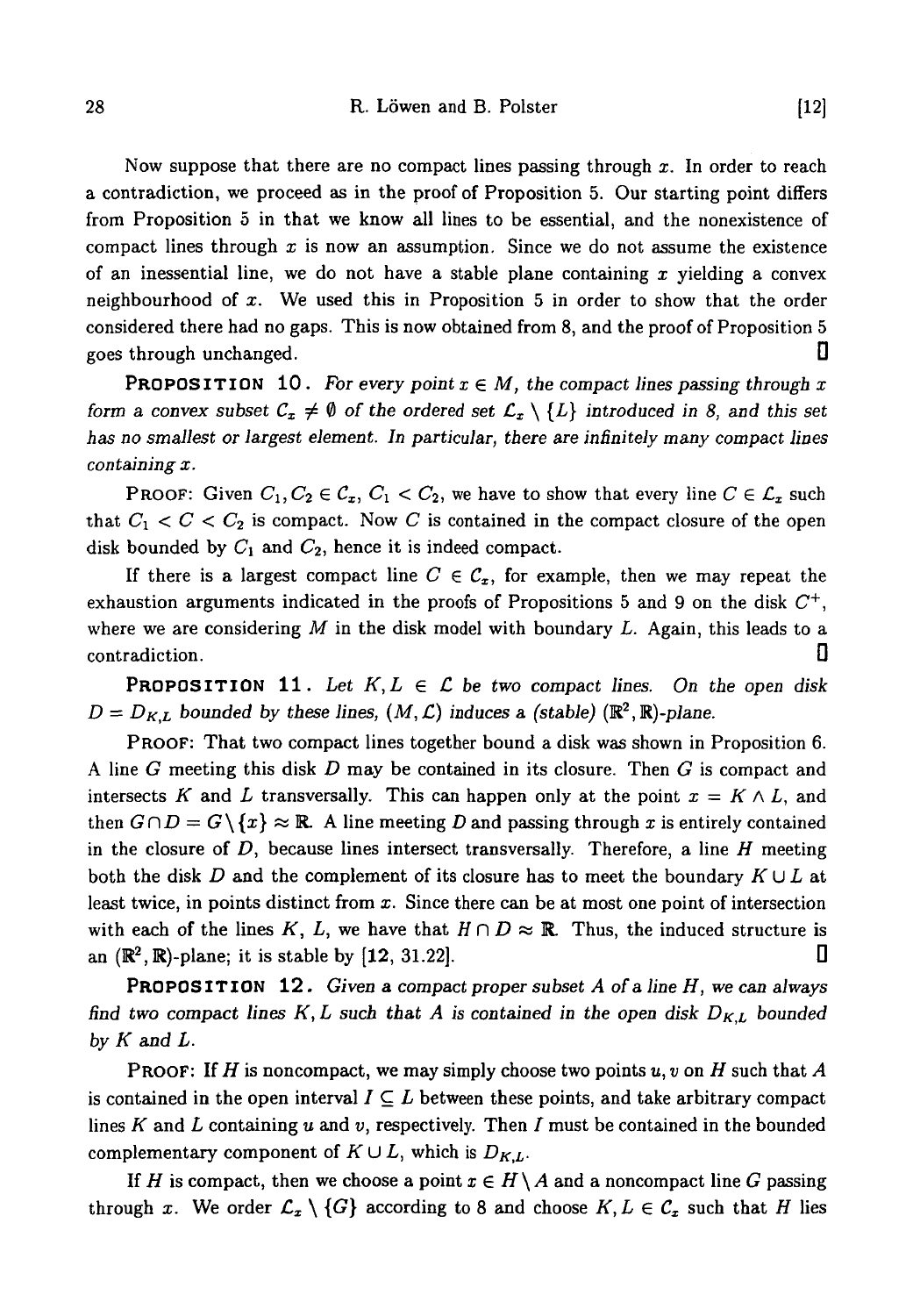[13] Linear geometries 29

between them in that order; this is possible by Proposition 10. Then  $D_{K,L}$  contains  $H\setminus\{x\}.$ 

DEFINITION 13. We are now in position to define a topology on the line set  $\mathcal{L}$ . Let  $L \in \mathcal{L}$  be a line and let  $H_1, H_2$  be lines meeting L in distinct points  $x_i = L \wedge H_i$ . Let  $A_i$  be a neighbourhood of  $x_i$  in  $H_i$ ,  $i \in \{1,2\}$ . If  $A_1 \cap A_2 = \emptyset$ , then the set

$$
A_1 \vee A_2 = \{u_1 \vee u_2; u_i \in A_i\} \subseteq \mathcal{L}
$$

will be called an  $(H_1, H_2)$ -neighbourhood of  $L$ .

By Propositions 11 and 12, there is an  $(\mathbb{R}^2, \mathbb{R})$ -subplane of  $(M, \mathcal{L})$  containing the points  $x_1, x_2$ , and  $A_1 \vee A_2$  is an open set in the line space of that subplane, provided that  $A_1$  and  $A_2$  are small enough. It follows that the sets  $A_1 \vee A_2$  form the basis of a topology on £, which we call the *natural topology.*

**LEMMA 14.** Given two pairs of distinct lines,  $(H_1, H_2)$  and  $(H'_1, H'_2)$ , meeting the line L, every  $(H_1, H_2)$ -neighbourhood of L contains an  $(H'_1, H'_2)$ -neighbourhood.

PROOF: Using Proposition 12, we can find an  $(\mathbb{R}^2, \mathbb{R})$ -subplane containing the four intersection points of *L* with the given lines, and we may also assume that the linear neighbourhoods  $A_i$ ,  $A'_i$  are all contained in this subplane. Then the assertion is a direct consequence of the continuity of operations in the subplane.  $\Box$ 

**PROPOSITION** 15. If  $(D, \mathcal{D})$  is an  $(\mathbb{R}^2, \mathbb{R})$ -subplane of  $(M, \mathcal{L})$ , then  $\mathcal{D}$  is open *with respect to the natural topology on*  $\mathcal{L}$ , and the topology induced on  $\mathcal{D}$  by  $\mathcal{L}$  is the *topology which makes (D, V)* a *stable plane.*

PROOF: The topology on  $D$  belonging to the stable plane  $(D, D)$  is generated by all  $(H_1, H_2)$ -neighbourhoods of lines  $L \in \mathcal{D}$  such that the intersection points with L and the defining sets *Ai* are contained in *D.* It follows from Proposition 14 that this agrees with the topology induced by the natural topology on  $\mathcal{L}$ .

Now it is easy to prove our main result:

**THEOREM 16.** With respect to the natural topology,  $(M, \mathcal{L})$  is a stable plane.

PROOF: Since any pair of points and any pair of intersecting lines is contained in some  $(\mathbb{R}^2, \mathbb{R})$ -subplane, which is a stable plane, our assertion is a direct consequence of Proposition 15. D

#### **REFERENCES**

- [1] L.V. Ahlfors and L. Sario, *Riemann surfaces,* Princeton Mathematical Series 26 (Princeton University Press, Princeton, N.J., 1960).
- [2] D. Betten, 'Topologische Geometrien auf dem Mobiusband', *Math. Z.* 107 (1968), 363-379.
- [3] M. Brown, 'The monotone union of open *n*-cells is an open *n*-cell', *Proc. Amer. Math. Soc.* 12 (1961), 812-814.